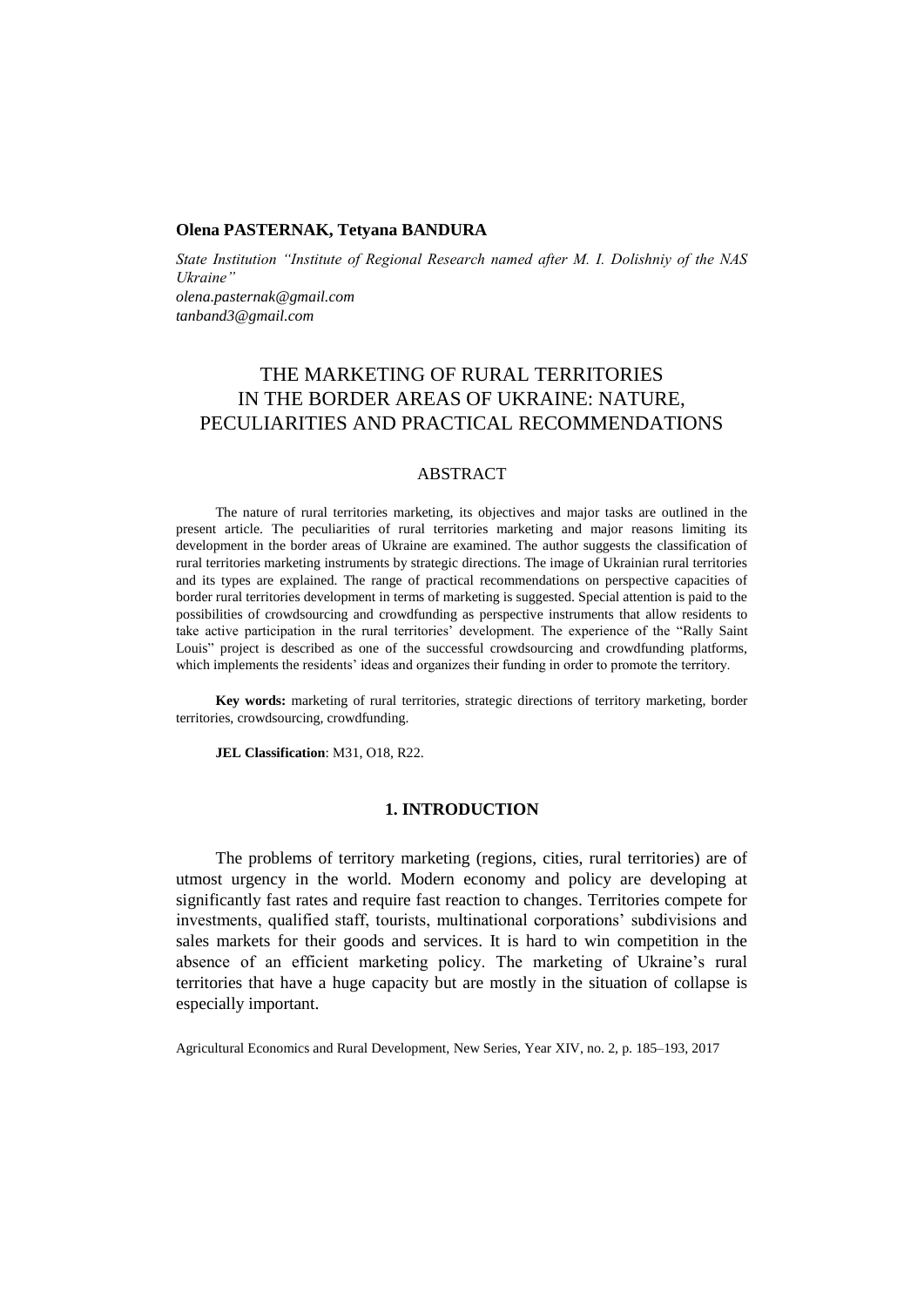## **2. MATERIAL AND METHODS**

Our research aims to examine the nature, peculiarities and capacity of rural territories marketing in border areas of Ukraine. Various methods were used for this purpose, in particular analysis, synthesis, comparison, systematization, generalization, observation and system approach. Specialized scientific and periodical editions on marketing, territorial development and cross-border cooperation as well as Internet sources, conference and seminar proceedings and the results of own research and observations represent the information basis for this research.

## **3. RESULTS AND DISCUSSIONS**

Primarily, it is important to specify how exactly we understand the notion "rural territories marketing". We deem it to be the activity conducted by certain entities on behalf of the rural territory in order to define the needs of target markets both inside and outside the village and its market capacities and competitive advantages as well as providing this information to consumers in order to meet their needs. The availability of the border with other state and the cross-border cooperation possibilities are the peculiarities of rural territories marketing.

The recipients of marketing actions of territorial units, or in simple words – perspective consumers of goods and services of the territory on both sides of the border – are the target markets of border rural territories.

The notable researcher of territory marketing, Kotler suggests the following classification of target markets: territory visitors (tourists, guests, businessmen); local population and staff; business, industry and investors; export markets (Kotler *et al.*, 2005).

Therefore, we can confirm that the following are important for the target markets of border rural territories:

- territory as job, resort and living activity place;
- territory as harmonious environment, which combines infrastructure and natural environment;
- territory as provider of goods and services of a quality corresponding to the society and business needs.

The border rural territories marketing aims at their well-balanced economic development.

Border rural territories marketing allows solving the following tasks:

- creating of a new positive image of the village or its improvement or support (branding or rebranding of a territory);
- strengthening the territory's competitive ability;
- attraction of new investments: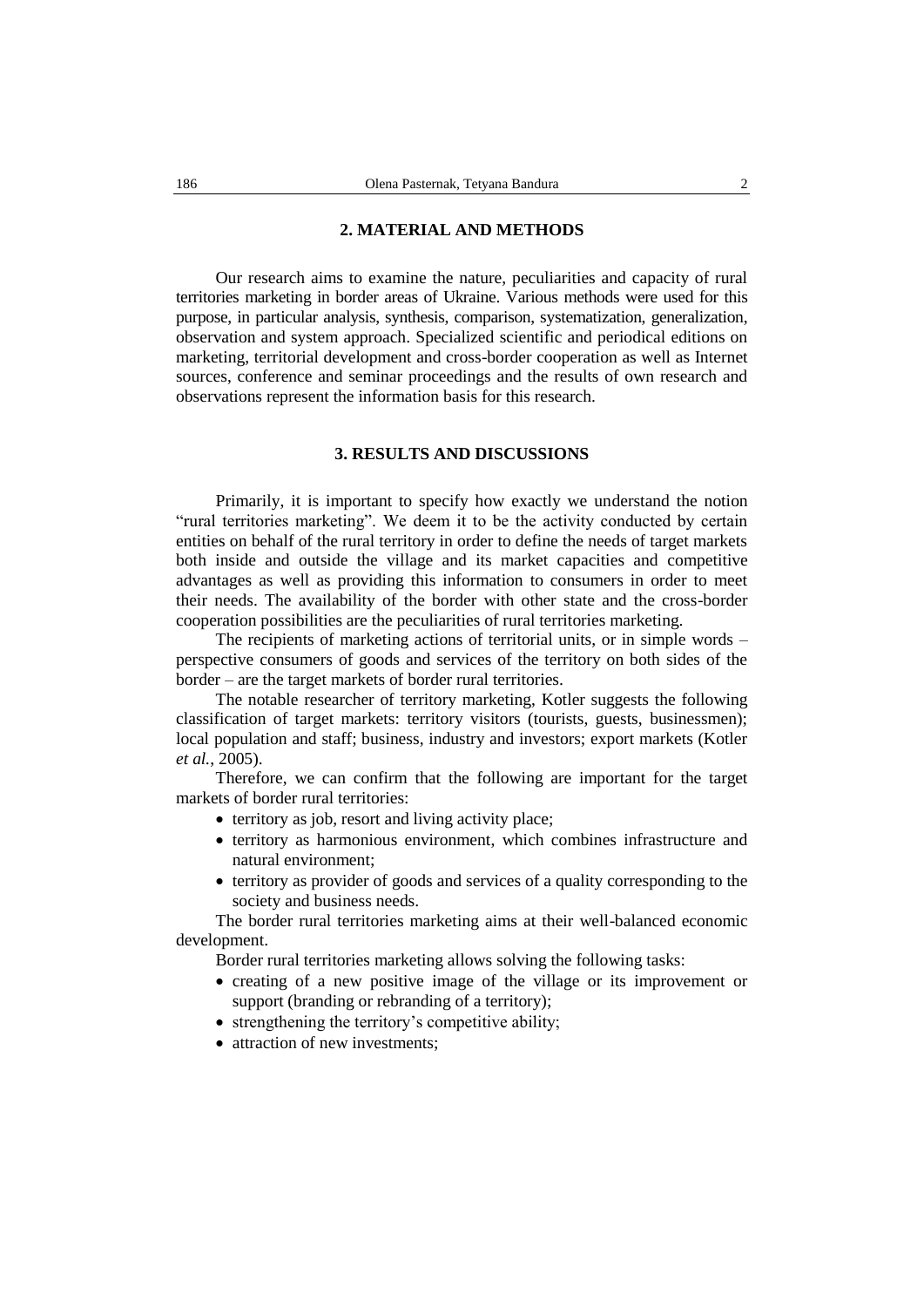- attraction of visitors to the village: businessmen, tourists, guests;
- maintenance of small business development;
- development of national crafts in the territory;
- creation of new enterprises and promotion of already existing ones;
- attraction of new residents or highly qualified labour force to the village;
- promotion of goods and services produced by rural the territory within or outside its limits (including support and promotion of local brands), etc.

Border rural territories marketing has its certain peculiarities unlike the large administrative and territorial units, such as city or region. These peculiarities define the way and the rules of territory marketing activity implementation, in particular the following:

- limited amount of perspective marketing entities;
- availability of the border with another state, opening both new possibilities and threats;
- small territory;
- underdeveloped infrastructure compared to cities, or the absence of infrastructure;
- prevailing uniformity of neighboring rural territories and absence of visible competitive advantages;
- sometimes greater needs than in the large territorial units with large budgets;
- lower activity of residents compared to the large settlements;
- lower amount or absence of attractions or natural sites to attract visitors;
- limited budget of rural territory;
- predominant lack of enterprises or availability of one large enterprise, which maintains the existence of a village;
- less possibilities for industry and business development.

The above-mentioned peculiarities show that it is much more difficult to conduct the marketing of rural territories. Large administrative and territorial units form special divisions (with corresponding staff) under local authorities, which take care of such issues. However, it may be only one person (specialist) involved for the rural territories. Cities or regions have more funding and more perspective capacities and competitive advantages as well as higher living standards. Moreover, cities have a large number of other perspective territory marketing entities in addition to authorities, in particular NGOs, local development agencies, Chambers of Commerce, Euroregions, etc.

There is also an additional range of problems that limit the development of border rural territories marketing. The following are among them:

- misunderstanding of nature and necessity of rural territory marketing by authorities;
- lack of professional skills in territory marketing;
- limited financial resources for marketing;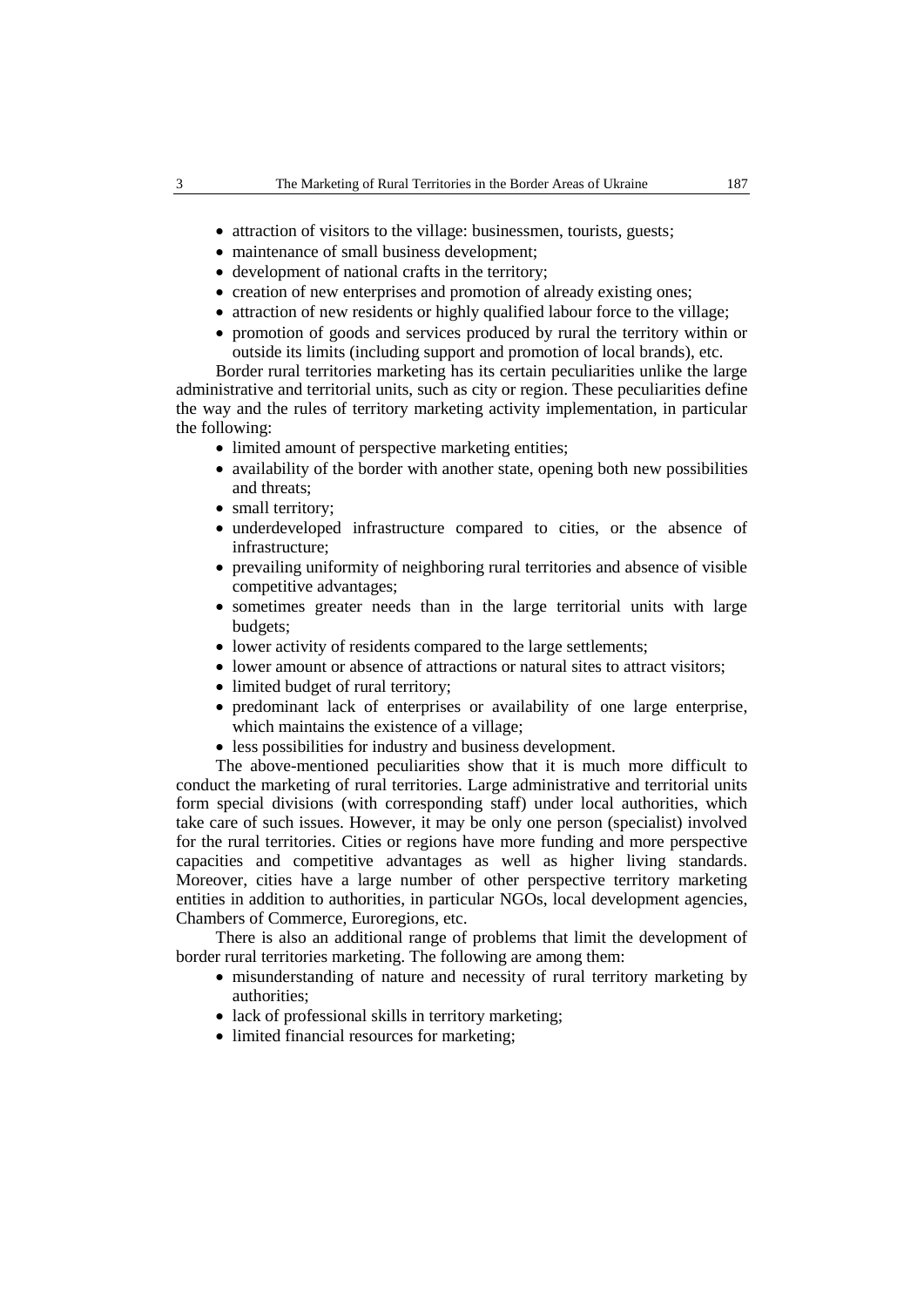- prevalence of other priorities to invest budget funds that are deemed to be more important by the authorities;
- misunderstanding by local residents of their involvement in territorial development;
- large time lag of marketing expenses returns;
- lack of qualified specialists managers, in the sphere of territorial marketing included.

There are four strategic directions of rural territories marketing, which define the assignment of marketing instruments, in particular the following:

1. Image marketing – directed at the improvement of rural territory image.

2. Attraction marketing – improvement of rural territory attraction depending on basic emphasis (natural sites, architecture, historical and religious places, tourism, economy and living conditions, etc.).

3. Infrastructure marketing – improvement of rural territory's attraction through well-established infrastructure (technological, resort, services) and identity and design of a territory.

4. Population, staff marketing – improvement of rural territory's attraction for living and for staff of certain qualification (Kotler *et al.*, 2005).

There is a huge number of marketing instruments and each of them is characterized by its value, certain expected effects and assignment for the defined objectives. Therefore, it is worth systematizing them. The instruments that enable conducting the rural territory marketing, organized by the strategic direction feature, are presented below (Table1).

#### *Table 1*

Classification of rural territory marketing instruments by strategic directions

| Feature                     | Example of instruments                                                       |
|-----------------------------|------------------------------------------------------------------------------|
| Image marketing             | slogans                                                                      |
|                             | themes                                                                       |
|                             | image-based localization                                                     |
|                             | visual symbols                                                               |
|                             | events (exhibitions, festivals)                                              |
|                             | direct marketing                                                             |
|                             | actions (publications, brochures, videos)                                    |
|                             | souvenirs with the symbols of a territory                                    |
|                             | public relations                                                             |
|                             | brands of a territory                                                        |
|                             | notable special features of a territory                                      |
|                             | marketing research (in order to define current image and need to correct it) |
| <b>Attraction marketing</b> | advertising                                                                  |
|                             | direct marketing (direct mail, phone calls, holiday cards)                   |
|                             | public relations (cooperation with mass media, lobbying of certain group     |
|                             | interests)                                                                   |
|                             | events (sports, cultural, scientific)                                        |
|                             | marketing research (in order to define the problems and perspective          |
|                             | attractions)                                                                 |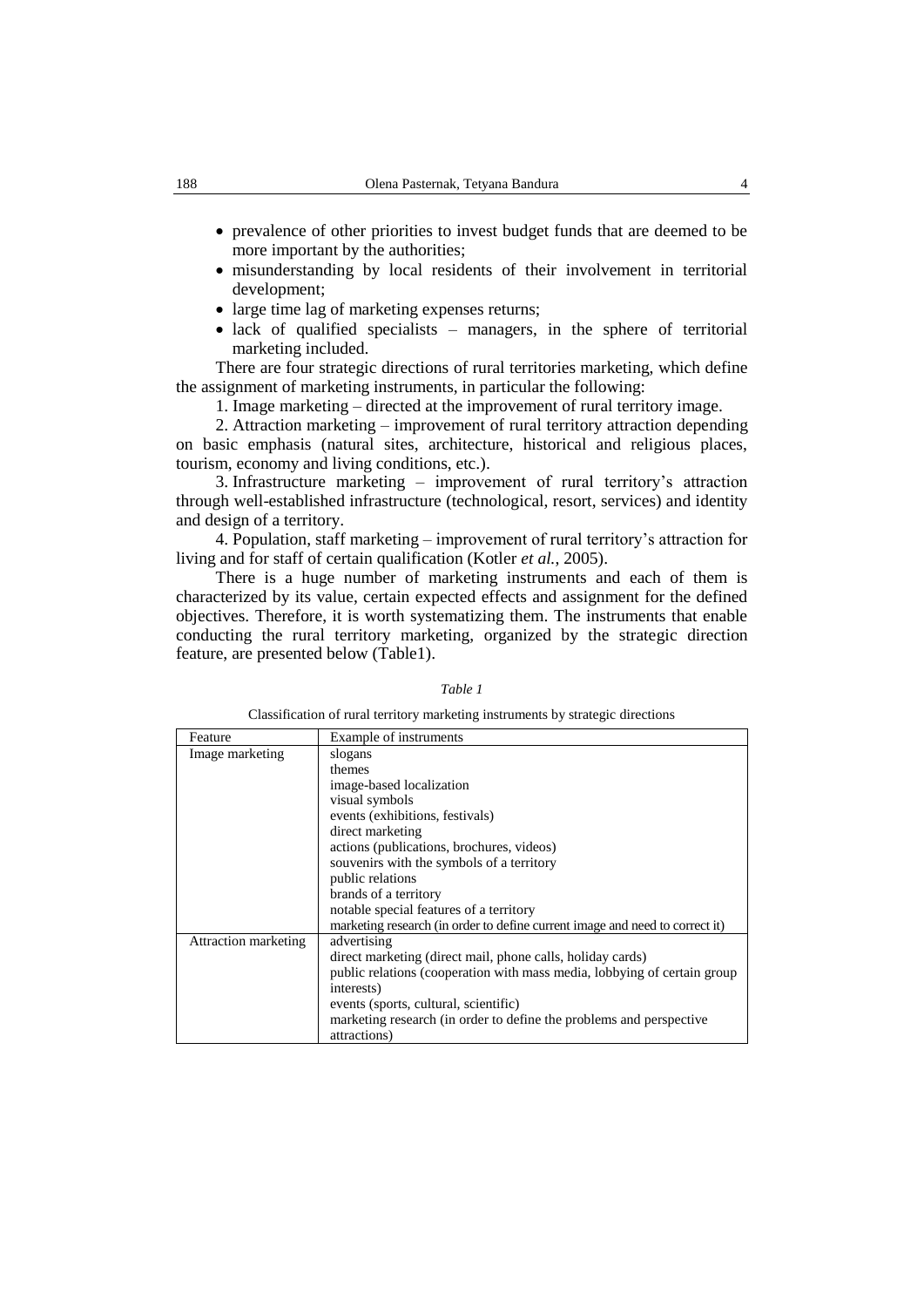| Population, staff | advertising                                                                  |
|-------------------|------------------------------------------------------------------------------|
| marketing         | sales promotion (social, tax, housing benefits)                              |
|                   | marketing research (in order to define the territory's needs for specialists |
|                   | of certain qualifications and problems related to the maintenance of         |
|                   | comfortable living conditions)                                               |
| Infrastructure    | advertising                                                                  |
| marketing         | hidden advertising (making of movies and programs in a certain territory     |
|                   | or about a territory)                                                        |
|                   | personal sale (visits of territory representatives to other countries,       |
|                   | territories)                                                                 |
|                   | marketing research (in order to define infrastructural problems)             |

The conducted research shows that marketing at the level of border rural territories of Ukraine is in an early stage. It is too early to speak about the development of certain marketing strategy of a village, much less to define strategic directions. If certain marketing steps are taken, they are still irregular marketing actions of image or nature presentation.

The images of rural territories of Ukraine are different and often negative. Most villages exist mainly due to personal farms management by local residents or on money earned from irregular jobs in neighboring countries. The young people raised in villages often try to leave for a permanent place of residence in the cities or abroad, where there are more possibilities to find promising work and to implement their talents and abilities. There is a considerably low share of young people who come back to their villages to develop them after graduating higher education. That is a serious problem of rural territories as far as some villages are dying in fact, and retaining youth in the locality is the primary task of population marketing. This problem should be solved not only at the level of a certain administrative and territorial unit, but it should also become the vector of Ukraine's state policy.

On the other hand, some villages have emerged around the large cities and it is prestigious to live there. Their population consists of people with above average incomes. Such rural territories have a drastically opposite image to that of villages of agrarian type. The living standard in such territories is much higher than in the majority of villages. Therefore, they have the well-developed infrastructure, often at the expense of residents. The value of housing and living in such settlements is higher.

There are also villages with certain natural or tourism attractions (resorts, leisure centers, ski slopes) and authentic rural territories, characterized by rich historical heritage and architectural structures or certain traditional crafts (like willow weaving). They are mainly specialized in tourism. These territories have an already formed positive image, which must be only maintained and strengthened.

We should also mention the territories that have formed their image due to certain events, for example festivals (cheese, wine, medieval culture festivals, music events). These events attract lots of tourists, including foreigners, and they are to a greater or lesser extent notable in Ukraine.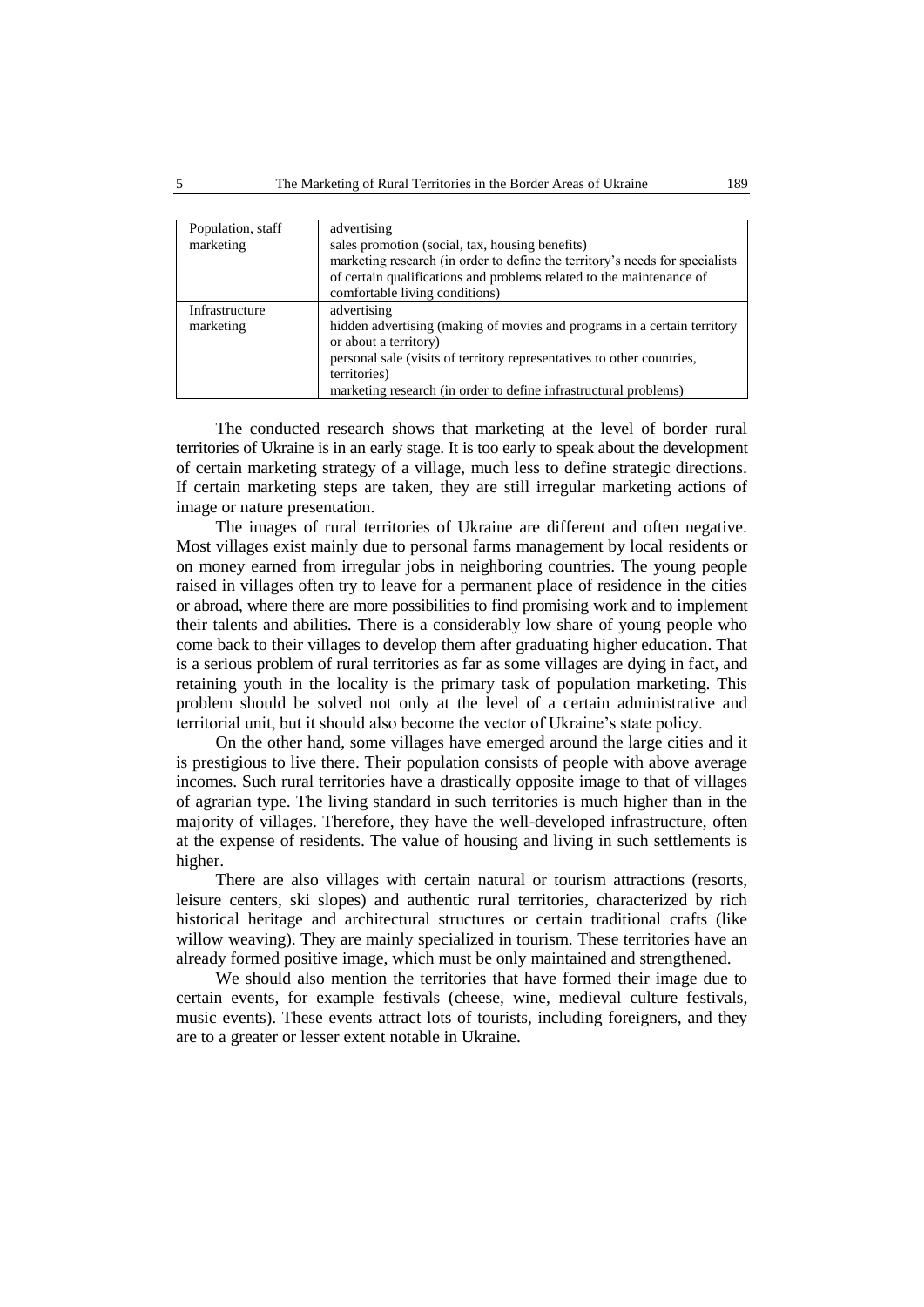Unlike the rural territories that possess a well-established positive image, most border villages in Ukraine are identical and do not have obvious competitive advantages that could contribute to conducting the marketing activity.

The prosperity of shadow economy specialized in illegal import and export of goods (tobacco, alcoholic beverages, etc.) is the negative aspect of border rural territories development. This creates a negative image and additional obstacles to the development of official business and investment attraction.

In the course of the research of border rural territory marketing perspectives, it is worth paying attention to the following:

- residents' attraction for the development of rural territory marketing through сrowdfunding and crowdsourcing;
- creating common brands of a few similar neighboring territories, including the cross-border ones;
- creating clusters of different nature on the basis of traditional crafts and specialization of rural territory.

We should examine in details the nature and possibilities of сrowdfunding and crowdsourcing. Crowdsourcing stipulates the transfer of certain production functions to the unlimited circle of volunteers in order to solve socially important tasks, predominantly due to modern informational technologies (Brabham, 2013). This direction is created with a view to predict the consumers' desires to share their ideas for free or for small payment and only due to the desire to see these ideas implemented.

Crowdfunding is the collective cooperation of individuals-donors, who voluntarily combine their financial or other resources usually through Internet in order to support endeavors of other individuals or organizations (recipients) (Hall, 2014).

The "Rally Saint Louis" project is an efficient and successful example – it is the first of this kind, a crowdsourcing and crowdfunding platform that generates the use of the ideas of the region's residents and their funding, and then using the ideas for promoting the Saint Louis region, USA (Rally Saint Louis [http://www.rallystl.org/](http://www.rallystl.org/About) [About\)](http://www.rallystl.org/About).

The major idea of Rally Saint Louis is to develop the platform that allows residents to create future image for their territory by generating ideas and their funding. This project was created as a spontaneous movement brought into action by its most precious asset – people. The number of project participants constantly rises and includes representatives of authorities, business and ordinary residents. The Rally Saint Louis campaign led by operating board and community leaders takes direct control over daily operations. At the same time, the Rally Saint Louis marketing team is responsible for the supervision and implementation of suggested concepts.

Rally Saint Louis is the first of this type of approach that combines social media and marketing. The project allows detecting grand ideas of each resident in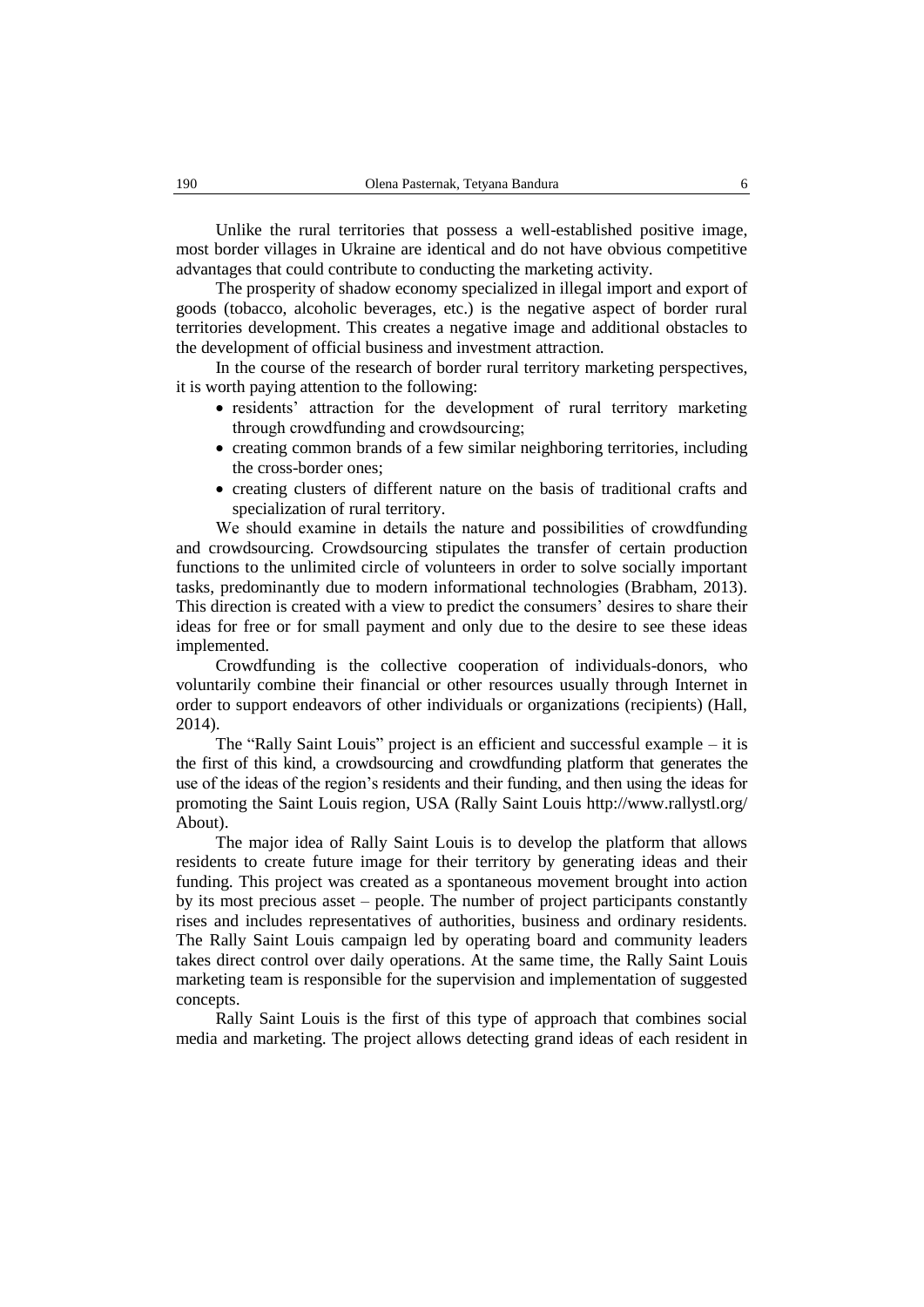Saint Louis in order to improve the region's situation and then to pay for the ideas. All this is done by voting. The principle of project functioning is the following: for example, a resident has an idea to create a public garden in the forest-park or a new place in the center, where local artists can show their works. Creative people visit the Website, register and present their ideas. The best five ideas according to voting each month obtains budget and resources to move forward. Ideas are presented again at the Website for users to donate money for projects funding. Rally Saint Louis is supported by the Convention and Visitors Commission, the Regional Chamber and Growth Association and Saint Louis Mayor. But this does not mean that funds come only from them. A considerable amount of funds also comes from private donations.

The results of conducted research on existing crowdsourcing and crowdfunding projects in Ukraine show that these instruments are mostly used for social and charity projects, creation of various printed and interactive maps and solution to ecological problems. However, they do not serve for the development of rural territories. Crowdsourcing and crowdfunding are instruments that do not require a significant amount of financial resources or complicated licensing procedures. Therefore, they can be easily used for border rural territories marketing.

The creation of common brands for a few similar neighboring rural territories, including cross-border ones, is another perspective development direction based on the synergetic effect of cooperation. This allows combining human and financial resources in order to secure advantageous competitive positions. Joint promotion of rural territories on both sides of the border (i.e. cross-border ones) will make it possible to attract financial resources from international donor organizations and to receive various grants for the development of the territory (Pasternak, 2009). Each cross-border territory has its interesting and successful examples of joint marketing strategies implementation and their experience can be efficiently used for crossborder projects with Ukraine's participation.

Ukraine should use foreign experience of territorial marketing and its proximity to the European Union to participate in international cross-border cooperation programs. Joint promotion of cross-border rural territories will contribute to our country's entry on the world markets and improving its image as reliable and perspective partner. Taking into account the fact that many rural territories have certain historically formed specialization (green or rural tourism) or traditional crafts (e.g., weaving, willow weaving and embroidery), it is worth suggesting the creation of clusters.

Clusters are concentrations by geographic feature groups of interrelated companies, specialized providers, service providers, firms in related branches and organizations related to their activity (universities, standardization agencies, trade associations) in certain branches, which compete against each other, but simultaneously cooperate with each other (Porter, 2005).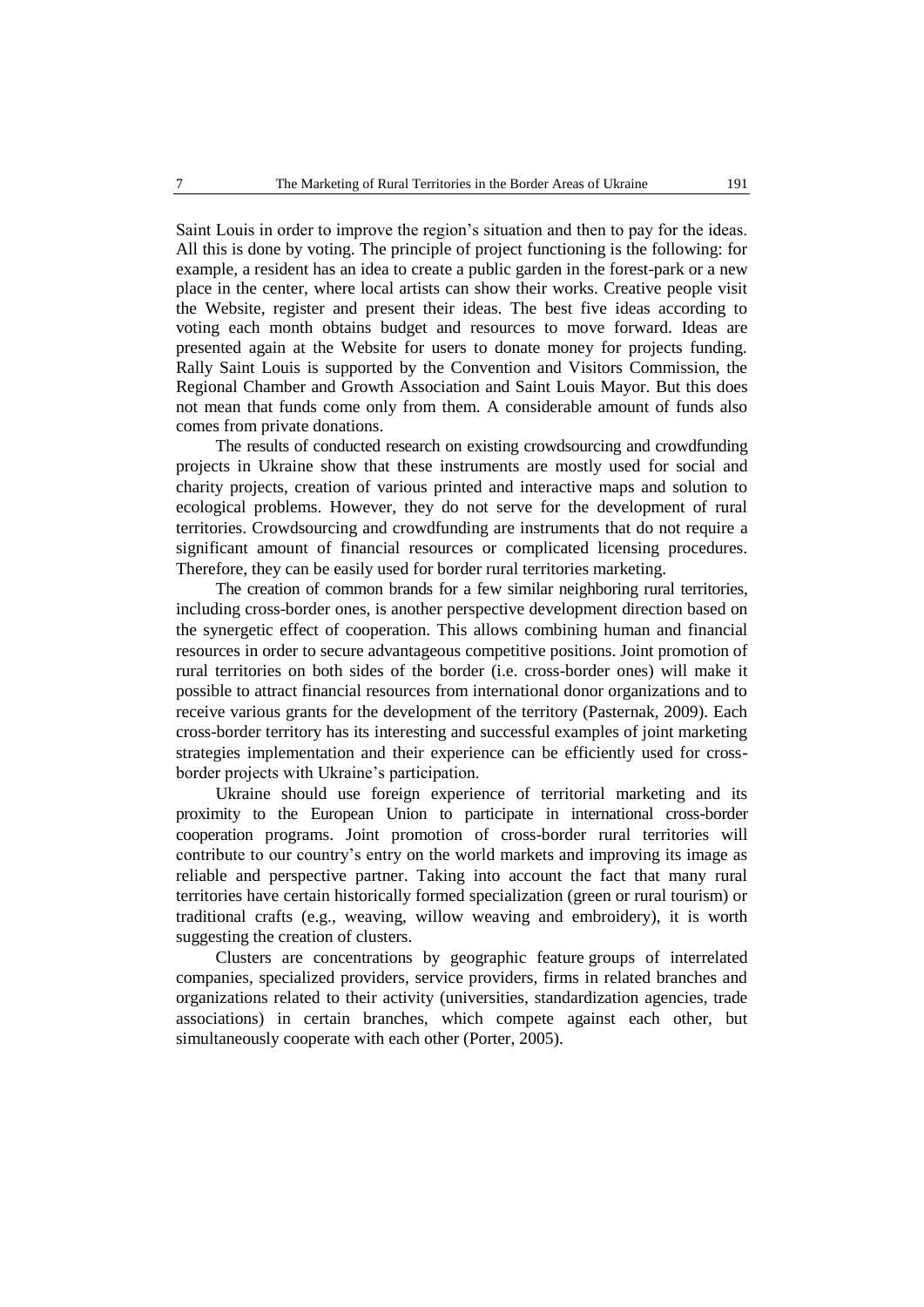Clusters accumulate knowledge, innovations, management methods, leading practices, technologies, skills, creative human potential and contribute to their fast spreading. Therefore, clusters receive development advantages and stimuli.

It is profitable for residents, e.g. who are engaged in traditional crafts, to get combined with their competitors under clusters, because it allows promoting their mutual interests together (in particular production sale in this case) and cutting down the transaction expenses. Cluster being a powerful grouping gives more possibilities to find sales market, jointly organize production process, attract innovations and to enter foreign markets rather than individual small entrepreneursproducers. This is especially urgent in terms of signing the EU-Ukraine Association Agreement. In addition to the above-mentioned advantages, the participants which are economically related to a certain production process can obtain aggregate synergetic commercial results.

It is important to take into account the range of factors while developing clusters in border rural territories, including the following: proximity to the European sales markets, possibility of cross-border clusters establishment, proximity to the European financial markets, foreign investment opportunities and technologies inflow.

#### **4. CONCLUSION**

Rural territory marketing is a perspective instrument of economic development promotion in border territories. The use of marketing mechanisms contributes to strengthening the rural territory's competitive ability and its economic development level, improving its image and finding solutions to common problems due to cross-border cooperation. Marketing offers a broad arsenal of instruments to promote cross-border convergence of border territories and to improve the living standard of residents.

Creation of сrowdfunding and crowdsourcing platforms, with active residents' attraction to the development of their territories, is the perspective mechanism of border rural territories' marketing development.

It is also worth using the possibility of common brands creation for a few similar neighbouring rural territories, including the cross-border ones, in order to obtain a synergetic cooperation effect. The rural territories can also achieve synergy through the creation of clusters on the basis of traditional activities and specialization of their territories.

In terms of signing the EU-Ukraine association agreement, Ukraine's rural territories have a huge capacity of cooperation with their neighbours, contributing to the active adoption of foreign experience and introduction of new management technologies and mechanisms.